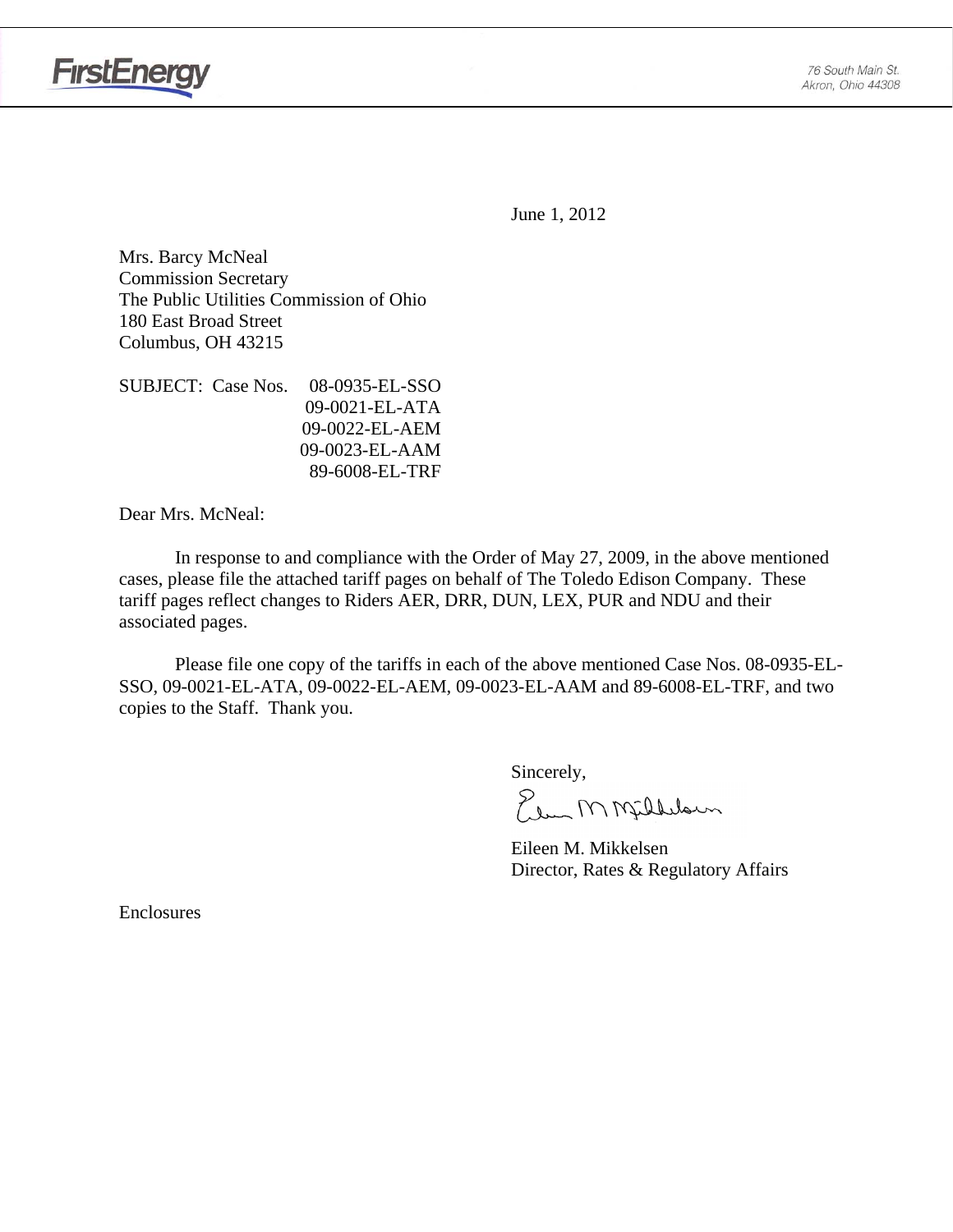## **TABLE OF CONTENTS**

The following rates, rules and regulations for electric service are applicable throughout the Company's service territory except as noted.

|                                                      | <b>Sheet</b>   | <b>Effective</b><br><b>Date</b> |
|------------------------------------------------------|----------------|---------------------------------|
| <b>TABLE OF CONTENTS</b>                             | 1              | $07 - 01 - 12$                  |
| <b>DEFINITION OF TERRITORY</b>                       | 3              | 01-23-09                        |
| <b>ELECTRIC SERVICE REGULATIONS</b>                  | $\overline{4}$ | $12 - 04 - 09$                  |
| <b>ELECTRIC SERVICE SCHEDULES</b>                    |                |                                 |
| Residential Service (Rate "RS")                      | 10             | $01 - 23 - 09$                  |
| General Service - Secondary (Rate "GS")              | 20             | 01-23-09                        |
| General Service - Primary (Rate "GP")                | 21             | $01 - 23 - 09$                  |
| General Service - Subtransmission (Rate "GSU")       | 22             | 01-23-09                        |
| General Service - Transmission (Rate "GT")           | 23             | $01 - 23 - 09$                  |
| <b>Street Lighting Provisions</b>                    | 30             | $01 - 23 - 09$                  |
| Street Lighting (Rate "STL")                         | 31             | 06-01-09                        |
| Traffic Lighting (Rate "TRF")                        | 32             | 01-23-09                        |
| Private Outdoor Lighting (Rate "POL")                | 33             | 06-01-09                        |
| <b>MISCELLANEOUS CHARGES</b>                         | 75             | 01-23-09                        |
| <b>OTHER SERVICE</b>                                 |                |                                 |
| <b>Partial Service</b>                               | 52             | $01 - 01 - 06$                  |
| Residential Renewable Energy Credit Purchase Program | 60             | 10-01-09                        |
| <b>Cogeneration and Small Power Producer</b>         | 70             | $01 - 01 - 03$                  |
| <b>Interconnection Tariff</b>                        | 76             | $01 - 01 - 09$                  |
| <b>PIPP Customer Discount</b>                        | 80             | 06-01-11                        |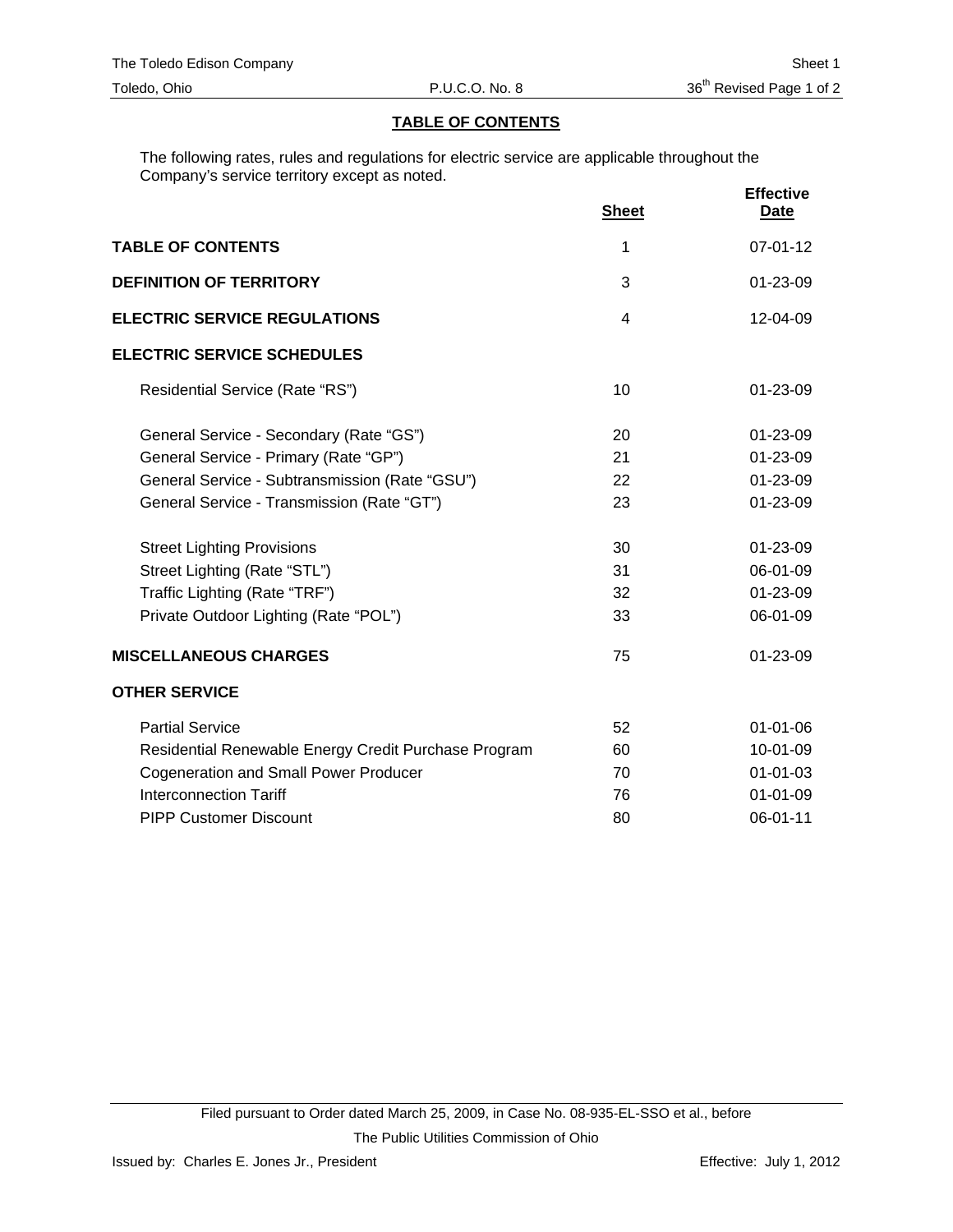# **TABLE OF CONTENTS**

| <b>RIDERS</b>                                          | <b>Sheet</b> | <b>Effective</b><br>Date |
|--------------------------------------------------------|--------------|--------------------------|
| Summary                                                | 80           | 09-01-11                 |
| <b>Residential Distribution Credit</b>                 | 81           | $05 - 21 - 10$           |
| <b>Transmission and Ancillary Services</b>             | 83           | 09-10-10                 |
| <b>Alternative Energy Resource</b>                     | 84           | 07-01-12                 |
| <b>School Distribution Credit</b>                      | 85           | 06-01-09                 |
| <b>Business Distribution Credit</b>                    | 86           | 01-23-09                 |
| <b>Hospital Net Energy Metering</b>                    | 87           | 10-27-09                 |
| Economic Development (4a)                              | 88           | 01-23-09                 |
| <b>Universal Service</b>                               | 90           | 12-20-11                 |
| State kWh Tax                                          | 92           | 01-23-09                 |
| <b>Net Energy Metering</b>                             | 93           | 10-27-09                 |
| Delta Revenue Recovery                                 | 96           | 07-01-12                 |
| Demand Side Management                                 | 97           | $01 - 01 - 12$           |
| Reasonable Arrangement                                 | 98           | 06-01-09                 |
| <b>Distribution Uncollectible</b>                      | 99           | 07-01-12                 |
| Economic Load Response Program                         | 101          | 06-01-11                 |
| Optional Load Response Program                         | 102          | 06-01-11                 |
| <b>Generation Cost Reconciliation</b>                  | 103          | 04-01-12                 |
| Fuel                                                   | 105          | 12-14-09                 |
| Advanced Metering Infrastructure / Modern Grid         | 106          | 04-01-12                 |
| Line Extension Cost Recovery                           | 107          | 07-01-12                 |
| <b>Delivery Service Improvement</b>                    | 108          | $01 - 01 - 12$           |
| <b>PIPP Uncollectible</b>                              | 109          | 07-01-12                 |
| Non-Distribution Uncollectible                         | 110          | 07-01-12                 |
| <b>Experimental Real Time Pricing</b>                  | 111          | 06-01-12                 |
| <b>Experimental Critical Peak Pricing</b>              | 113          | 06-01-12                 |
| <b>Generation Service</b>                              | 114          | 06-01-12                 |
| Demand Side Management and Energy Efficiency           | 115          | $01 - 01 - 12$           |
| <b>Economic Development</b>                            | 116          | 04-01-12                 |
| <b>Deferred Generation Cost Recovery</b>               | 117          | 06-01-09                 |
| Deferred Fuel Cost Recovery                            | 118          | $01 - 01 - 11$           |
| Non-Market-Based Services                              | 119          | 06-01-12                 |
| <b>Residential Deferred Distribution Cost Recovery</b> | 120          | $01 - 01 - 12$           |
| Non-Residential Deferred Distribution Cost Recovery    | 121          | $01 - 01 - 12$           |
| <b>Residential Electric Heating Recovery</b>           | 122          | $01 - 01 - 12$           |
| <b>Residential Generation Credit</b>                   | 123          | 09-01-11                 |
| <b>Delivery Capital Recovery</b>                       | 124          | 04-01-12                 |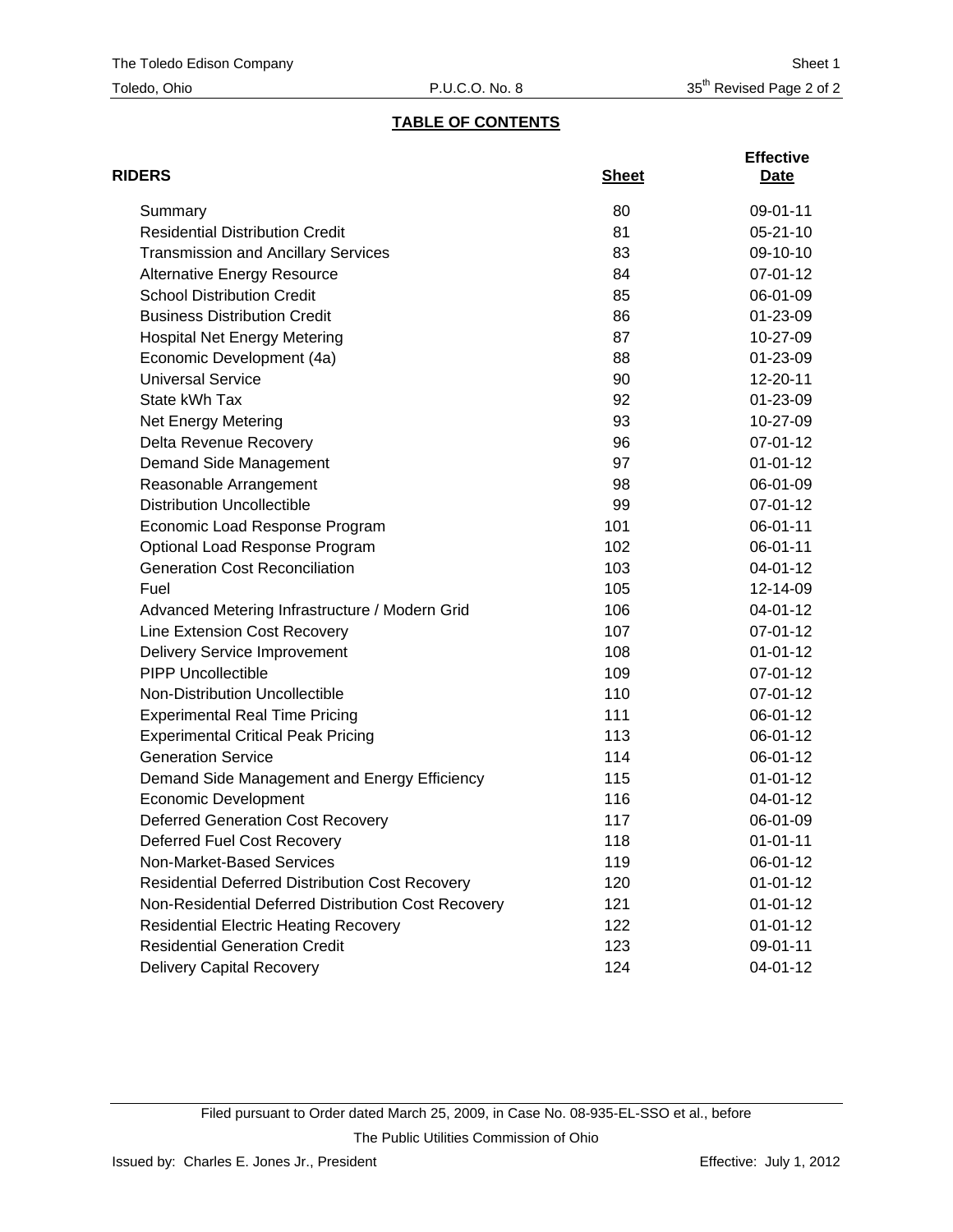## **RIDER AER Alternative Energy Resource Rider**

# **APPLICABILITY:**

Applicable to any customer that takes electric service under the Company's rate schedules. The Alternative Energy Resource Rider (AER) is not applied to customers during the period the customer takes electric generation service from a certified supplier. The following charges will apply, by rate schedule, effective for service rendered beginning April 1, 2012, for all kWhs per kWh:

## **RATE:**

| <b>RS</b>  | $0.2059$ ¢ |
|------------|------------|
| GS         | $0.2059$ ¢ |
| <b>GP</b>  | 0.1988c    |
| GSU        | 0.1932¢    |
| GT         | 0.1930¢    |
| <b>STL</b> | 0.2059c    |
| <b>TRF</b> | $0.2059$ ¢ |
| POL        | 0.2059c    |

## **PROVISIONS:**

The charges set forth in this Rider recover costs incurred by the Company associated with securing compliance with the alternative energy resource requirements in Section 4928.64, Revised Code. The costs initially deferred by the Company and subsequently fully recovered through this Rider will be all costs associated with securing compliance with the alternative energy resource requirements including, but not limited to, all Renewable Energy Credits costs, any reasonable costs of administering the request for proposal, and applicable carrying costs.

# **RIDER UPDATES:**

The charges contained in this Rider shall be updated and reconciled on a quarterly basis. No later than December 1st, March 1st, June 1st and September 1st of each year, the Company shall file with the PUCO a request for approval of the rider charges which, unless otherwise ordered by the PUCO, shall become effective on a service rendered basis on January 1st, April 1st, July 1st and October 1st of each year, beginning October 1, 2009.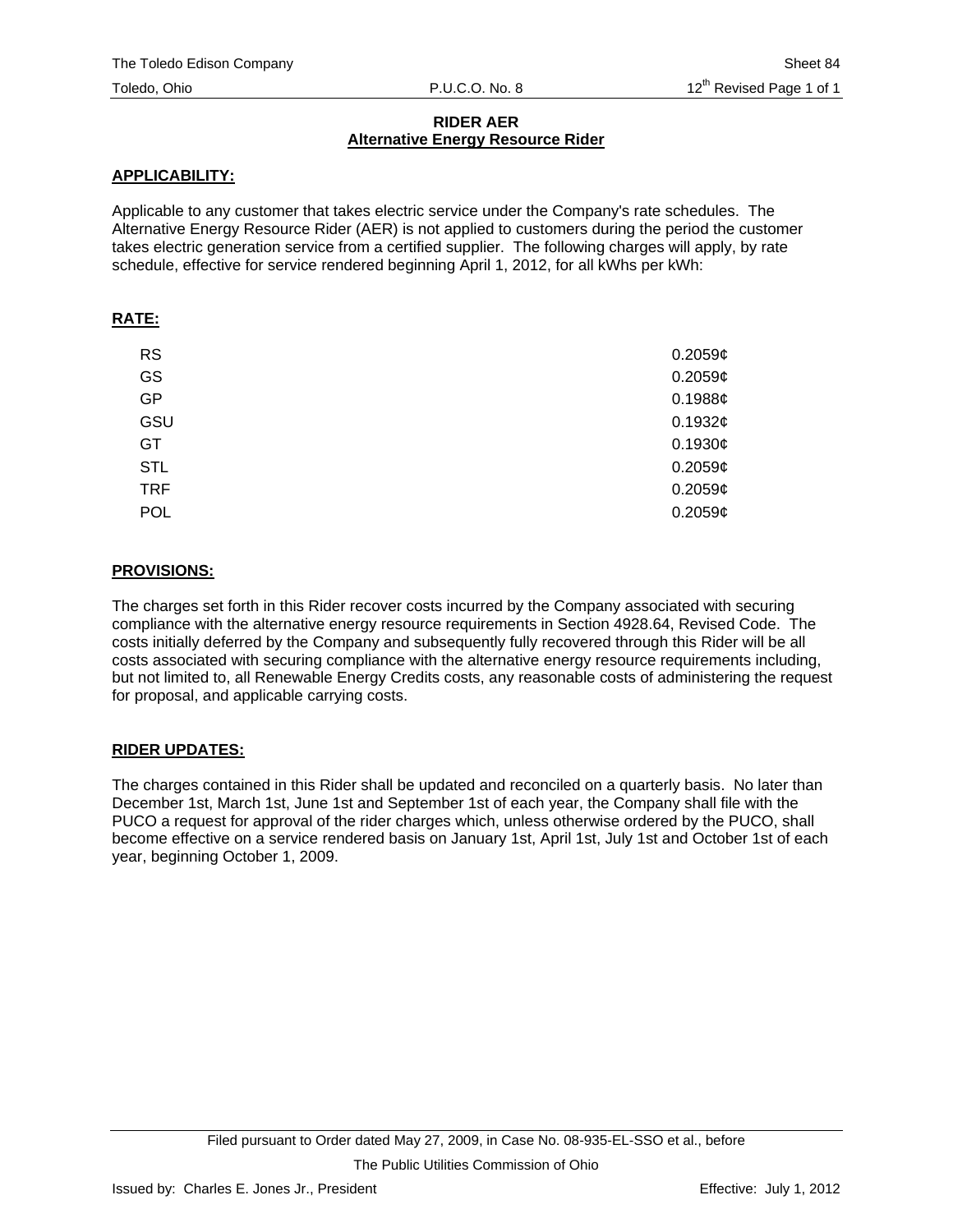#### **RIDER DRR Delta Revenue Recovery Rider**

#### **APPLICABILITY:**

Applicable to any customer receiving electric service under the Company's rate schedules or reasonable arrangement (special contract) approved by the Public Utilities Commission of Ohio. The Delta Revenue Recovery Rider (DRR) charge will apply, for all rate schedules, effective for service rendered beginning April 1, 2012, for all kWhs per kWh. This Rider is not avoidable for customers who take electric generation service from a certified supplier.

## **PURPOSE:**

The DRR charge recovers the difference in revenue ("delta revenue") between the application of rates in the otherwise applicable rate schedule and the result of any economic development schedule, energy efficiency schedule, reasonable arrangement, or governmental special contract approved by the Public Utilities Commission of Ohio on or after January 1, 2009.

#### **RATE:**

DRR charge 0.0000¢

## **RIDER UPDATES:**

The charges contained in this Rider shall be updated and reconciled on a quarterly basis. No later than December 1st, March 1st, June 1st and September 1st of each year, the Company will file with the PUCO a request for approval of the rider charges which, unless otherwise ordered by the PUCO, shall become effective on a service rendered basis on January 1st, April 1st, July 1st and October 1st of each year, beginning October 1, 2009.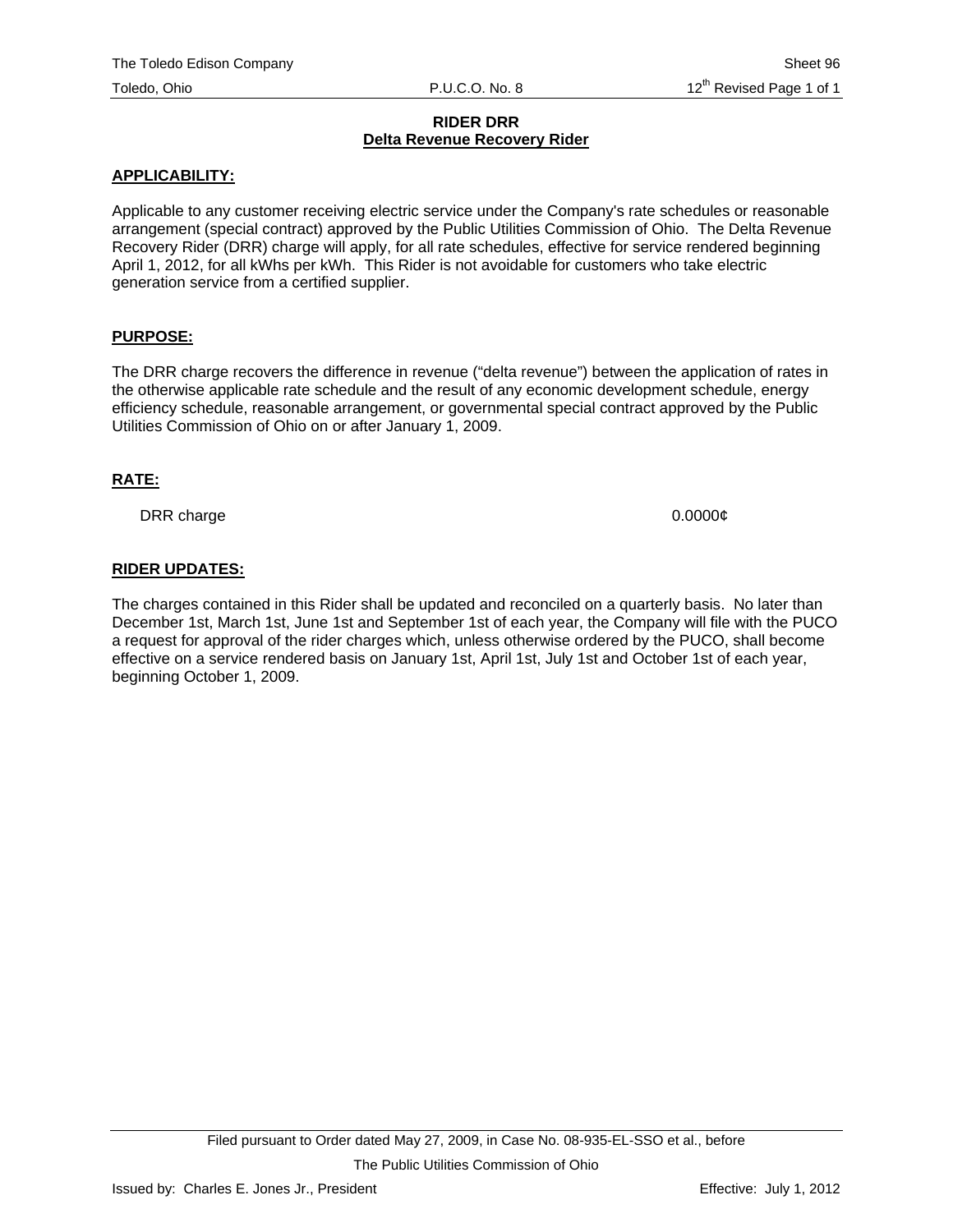#### **RIDER DUN Distribution Uncollectible Rider**

#### **APPLICABILITY:**

Applicable to any customer who receives electric service under the Company's rate schedules. The Distribution Uncollectible Rider (DUN) charge will apply, for all rate schedules, effective for service rendered beginning April 1, 2012, for all kWhs per kWh. This Rider is not avoidable for customers during the period the customer takes electric generation service from a certified supplier.

## **RATE:**

DUN charge  $0.000000\ell$ 

#### **RIDER UPDATES:**

The charges contained in this Rider shall be updated and reconciled on a quarterly basis. No later than December 1st, March 1st, June 1st and September 1st of each year, the Company shall file with the PUCO a request for approval of the rider charges which, unless otherwise ordered by the PUCO, shall become effective on a service rendered basis on January 1st, April 1st, July 1st and October 1st of each year.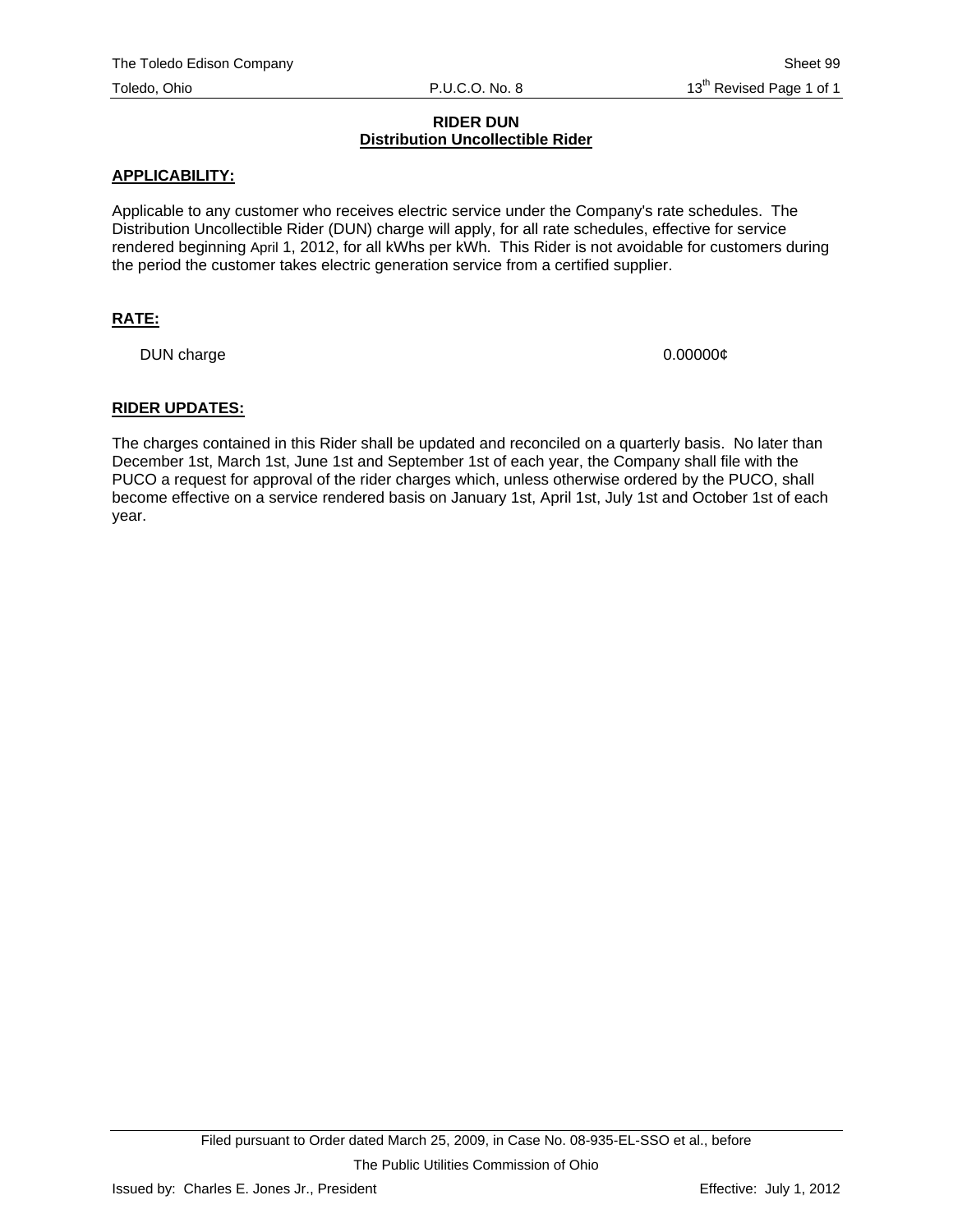## **RIDER LEX Line Extension Cost Recovery Rider**

## **APPLICABILITY:**

Applicable to any customer receiving electric service under the Company's rate schedules. The Line Extension Cost Recovery Rider (LEX) charge will apply for all rate schedules, on a service rendered basis, for all kWhs per kWh. This Rider is not avoidable for customers who take electric generation service from a certified supplier.

## **RATE:**

LEX charge  $0.0008¢$ 

## **RIDER UPDATES:**

The charges contained in this Rider shall be updated and reconciled on a quarterly basis beginning December 1, 2011, and thereafter no later than December 1st, March 1st, June 1st and September 1st of each year, the Company will file with the PUCO a request for approval of the Rider charges which, unless otherwise ordered by the PUCO, shall become effective on a service rendered basis on January 1st, April 1st, July 1st and October 1st of each year.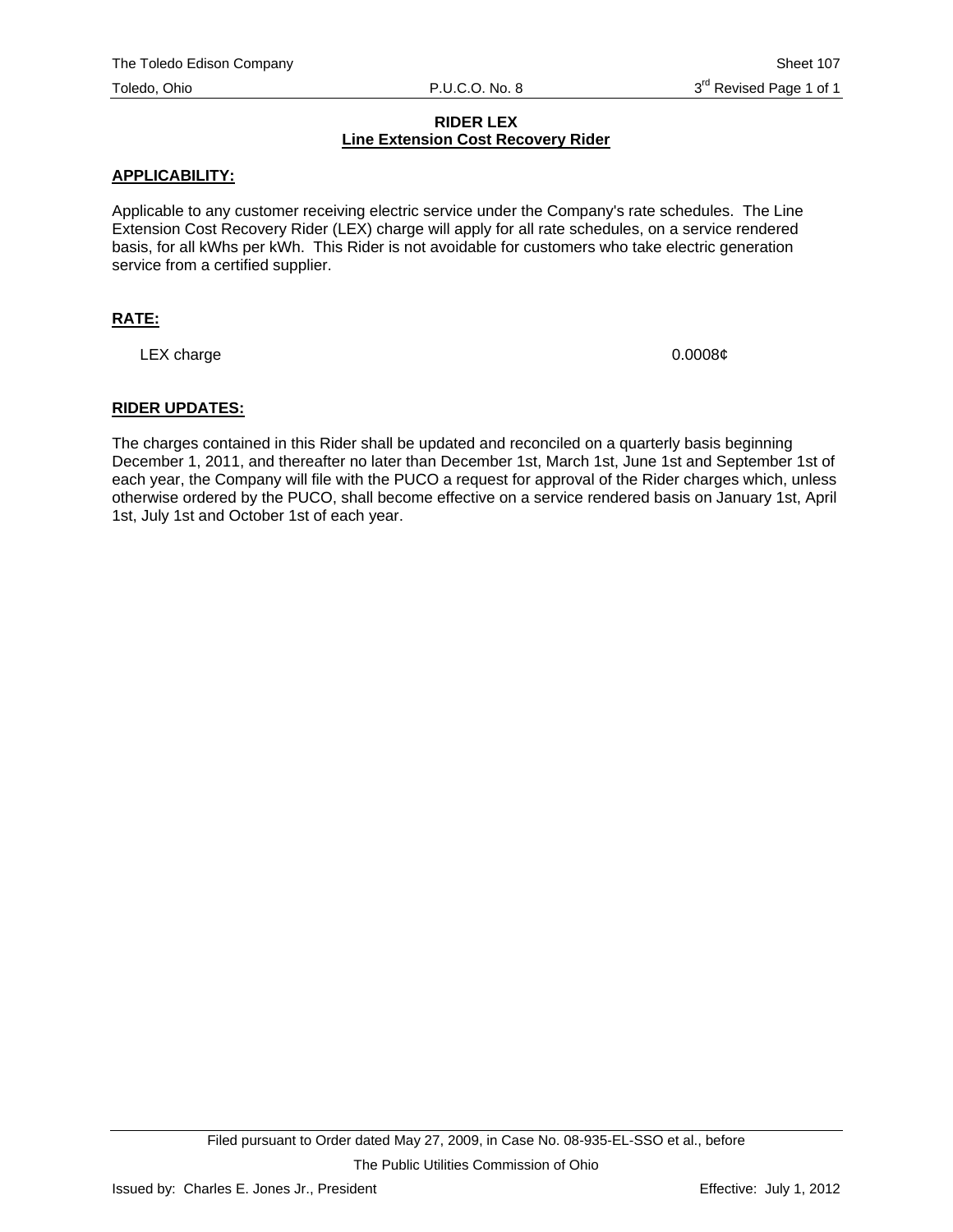#### **RIDER PUR PIPP Uncollectible Rider**

#### **APPLICABILITY:**

Applicable to any customer who receives electric service under the Company's rate schedules. The PIPP Uncollectible Rider (PUR) charge will apply, for all rate schedules, effective for service rendered beginning April 1, 2012, for all kWhs per kWh. This Rider is not avoidable for customers during the period the customer takes electric generation service from a certified supplier. This Rider recovers uncollectible expense associated with PIPP customers to the extent such expense is incurred by the Company and is not recovered elsewhere.

## **RATE:**

PUR charge 0.0060¢

## **RIDER UPDATES:**

The charges contained in this Rider shall be updated and reconciled on a quarterly basis. No later than December 1st, March 1st, June 1st and September 1st of each year, the Company shall file with the PUCO a request for approval of the rider charges which, unless otherwise ordered by the PUCO, shall become effective on a service rendered basis on January 1st, April 1st, July 1st and October 1st of each year.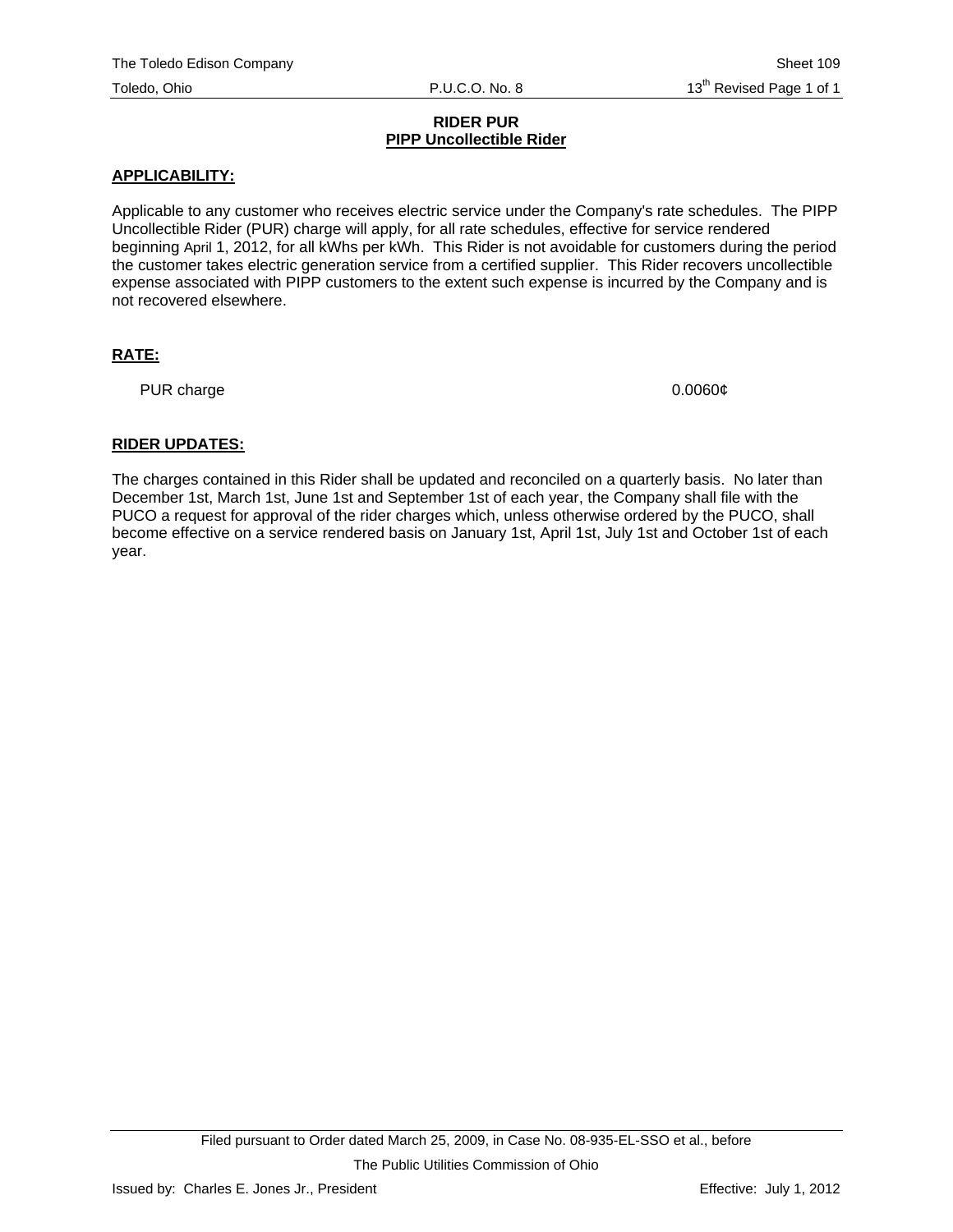#### **RIDER NDU Non-Distribution Uncollectible Rider**

## **APPLICABILITY:**

Applicable to any customer who receives electric service under the Company's rate schedules. The Non-Distribution Uncollectible Rider (NDU) charge / (credit) will apply, for all rate schedules, effective for service rendered beginning April 1, 2012, for all kWhs per kWh. This Rider is not applied to customers during the period the customer takes electric generation service from a certified supplier.

## **RATE:**

NDU charge / (credit) 0.0014¢

#### **RIDER UPDATES:**

The charges / credits contained in this Rider shall be updated and reconciled on a quarterly basis. No later than December 1st, March 1st, June 1st and September 1st of each year, the Company shall file with the PUCO a request for approval of the rider charges / credits which, unless otherwise ordered by the PUCO, shall become effective on a service rendered basis on January 1st, April 1st, July 1st and October 1st of each year.